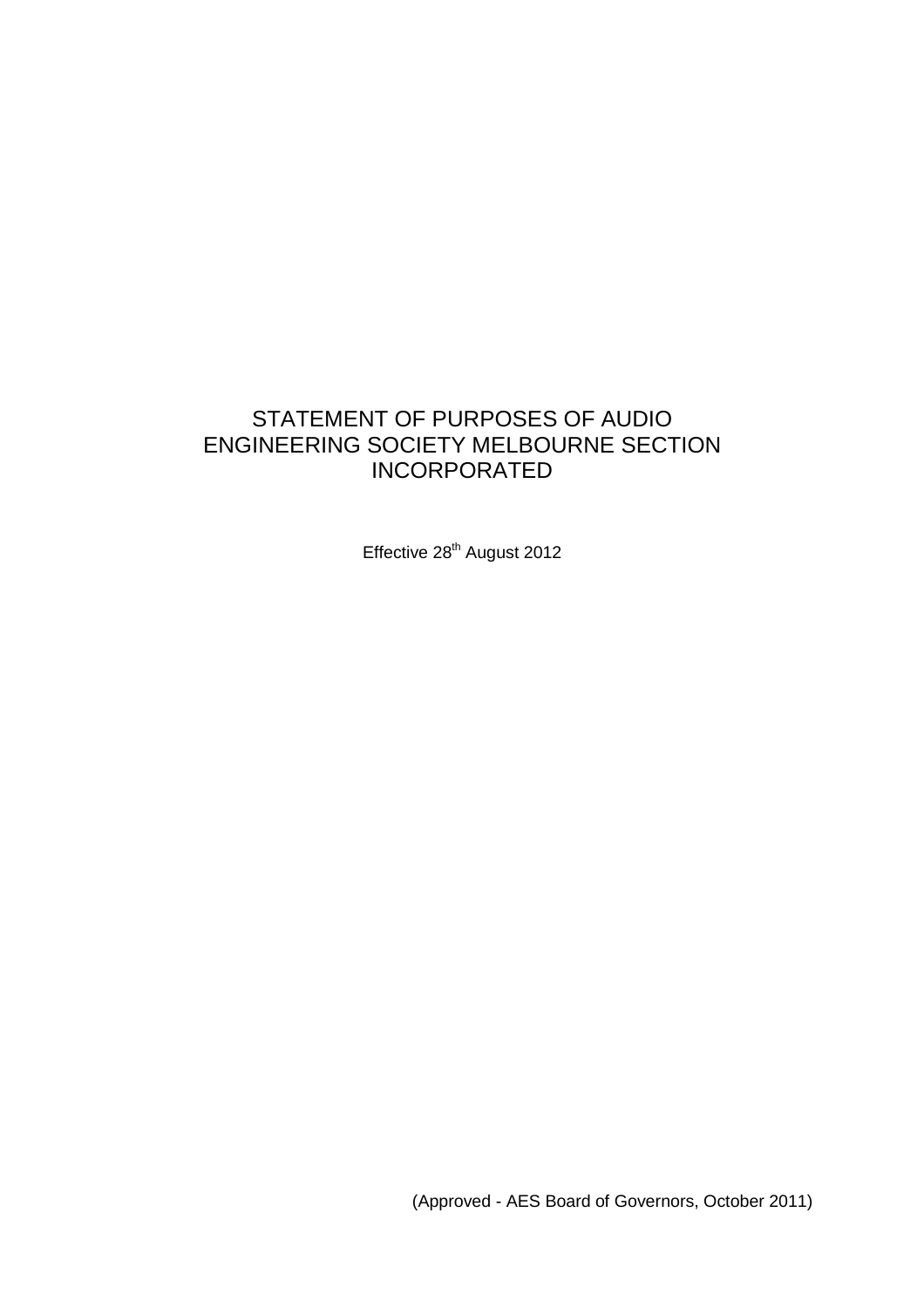# Purposes

The purposes of the Association are:

1. the diffusion and increase of educational and scientific knowledge in audio engineering, the promotion and advancement of this science and its allied arts in both theoretical and practical application;

2. the stimulation of interest in audio engineering, the encouragement of the interchange and intercourse of ideas amongst its members and the promotion and maintenance of high professional standards amongst its members;

3. to hold meetings for the reading or discussion of papers, publications, communications for furthering the abovementioned purposes; and

4. for such other professional activities as shall properly fulfil the objectives and purposes of the association.

Solely for the purpose of furthering the purposes set out above the association shall have the power:

(a) To take over the funds and other assets and the liabilities of the present unincorporated association known as AUDIO ENGINEERING SOCIETY MELBOURNE SECTION INCORPORATED.

(b) To indemnify any person for any loss or damage incurred as a result of having on behalf of the unincorporated association become liable to pay any amount by way of damages or otherwise.

(c) To subscribe to, become a member of or co-operate with any other association, club or organisation, whether incorporated or not, whose objectives are altogether or in part similar to those of the Association provided that the Association shall not subscribe or support with funds any organisation which does not inhibit the distribution of its income and property among its members to an extent at least as great as that imposed on the Association under or by virtue of the Rules.

(d) To buy, sell and deal in all kinds of articles, commodities and provisions, both liquid and solid, for the members of the Association or persons frequenting the Association's premises.

(e) To purchase, take on lease or in exchange, hire and otherwise acquire lands, buildings, easements and property, real and personal, and any rights or privileges which may be requisite for the purposes of, or capable of being conveniently used in association with, any of the objectives of the Association. Provided that in case the Association shall take or hold any property which may be subject to any trusts the Association shall only deal with the same in such manner as is allowed by law having regard to such trusts.

(f) To enter into any arrangements with any Government or Authority that are incidental or conducive to the attainment of the objective and the exercise of the power of the Association; to obtain from any such Government or Authority any rights, privileges and concessions which the Association may think it desirable to obtain; and to carry out, exercise and comply with any such arrangements, rights, privileges and concessions.

(g) To appoint, employ, remove or suspend such managers, clerks, secretaries, workmen and other persons as may be necessary or convenient for the purposes of the Association.

(h) To construct, improve, maintain, develop, work, manage, carry out, alter or control any houses, buildings, grounds, works, or conveniences which may seem calculated directly or indirectly to advance the Association's interests, and to contribute to, subsidise or otherwise assist and take part in the construction, improvement, maintenance, development, working, management, carrying out, alteration or control thereof.

(i) To invest and deal with the money of the Association not immediately required in such manner as may from time to time be thought fit.

(j) To take, or otherwise acquire, and hold shares, debentures or other securities if any company or body corporate.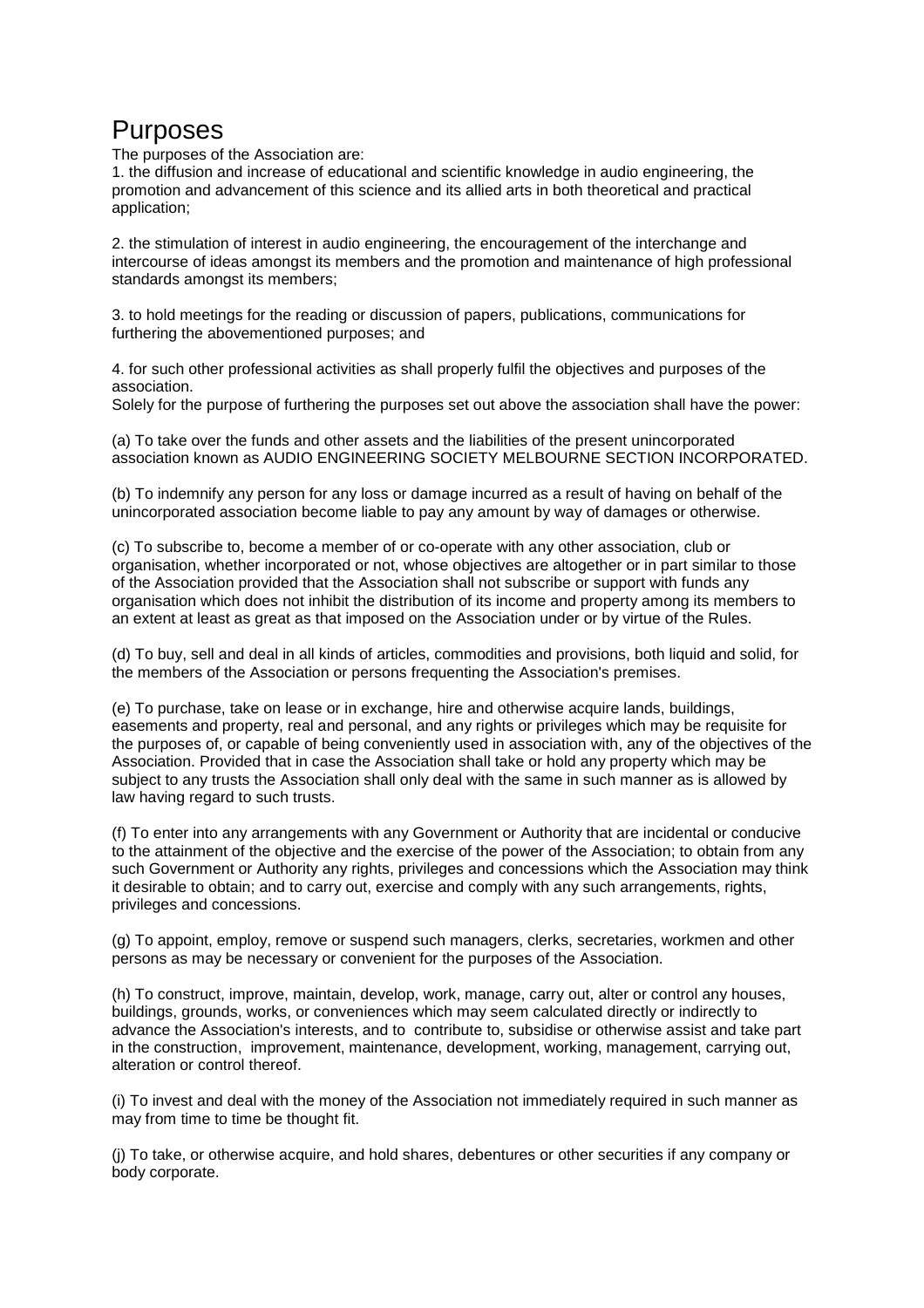(k) To lend and advance money or give credit to any person or body corporate; to guarantee and give guarantees or indemnities for the payment of money or the performance of contracts or obligations by any person or body corporate, and otherwise to assist any person or body corporate.

(l) To borrow or raise money either alone or jointly with any other person or legal entity in such manner as may be thought proper and whether upon fluctuating advance account or overdraft or otherwise to represent or secure any moneys and further advances borrowed or to be borrowed alone or with others as aforesaid by notes secured or unsecured, debentures or debenture stock perpetual or otherwise, or by mortgage, charge, lien or other security upon the whole or any part of the Association's property or assets present or future and to purchase, redeem or pay-off any such securities.

(m) To draw, make, accept, endorse, discount, execute and issue promissory notes, bills of exchange, bills of lading and other negotiable or transferable instruments.

(n) To sell, improve, manage, develop, exchange, lease, dispose of, turn to account or otherwise deal with all or any part of the property and rights of the Association.

(o) To take or hold mortgages, liens or charges, to secure payment of purchase price, of any part of the Association's property of whatsoever kind sold by the Association, or any money due to the Association from purchasers and others.

(p) To take any gift of property whether subject to any special trust or not, for any one or more of the objectives of the Association but subject always to the proviso in paragraph (e).

(q) To take such steps by personal or written appeals, public meetings, as may from time to time be deemed expedient for the purpose of procuring contributions to the funds of the Association in the shape of donations, annual subscriptions or otherwise.

(r) To print and publicise any newspapers, periodicals, books or leaflets that the Association may think desirable for the promotion of its objectives.

(s) To amalgamate with any one or more incorporated associations having objectives altogether or in part similar to those of the Association and which shall prohibit the distribution of its or their income and property among its or their members to an extent at least as great as that imposed upon the Association under or by virtue of the Rules.

(t) To purchase or otherwise acquire and undertake all or any part of the property, assets, liabilities and engagements of any one or more of the Incorporated associations with which the Association is authorised to amalgamate.

(u) To transfer all or any part of the property, assets, liabilities and engagements of the Association to any one or more of the incorporated associations with which the Association is authorised to amalgamate.

(v) To make donations for patriotic, charitable or community purposes.

(w) To do all such other things as are incidental or conducive to the attainment of the objectives and the exercise of the powers of the Association.

THESE ARE THE RULES OF THE AUDIO ENGINEERING SOCIETY MELBOURNE SECTION INCORPORATED REFERRED TO IN THE DECLARATION ACCOMPANYING THE APPLICATION FOR INCORPORATION SIGNED BY ME AND

DATED: the . . . . . . . . . . . . . . . . . . . . . . . . day of . . . . . . . . . . . . . . . . . . . . . 201…

. . . . . . . . . . . . . . . . . . . . . . . . . . . . . .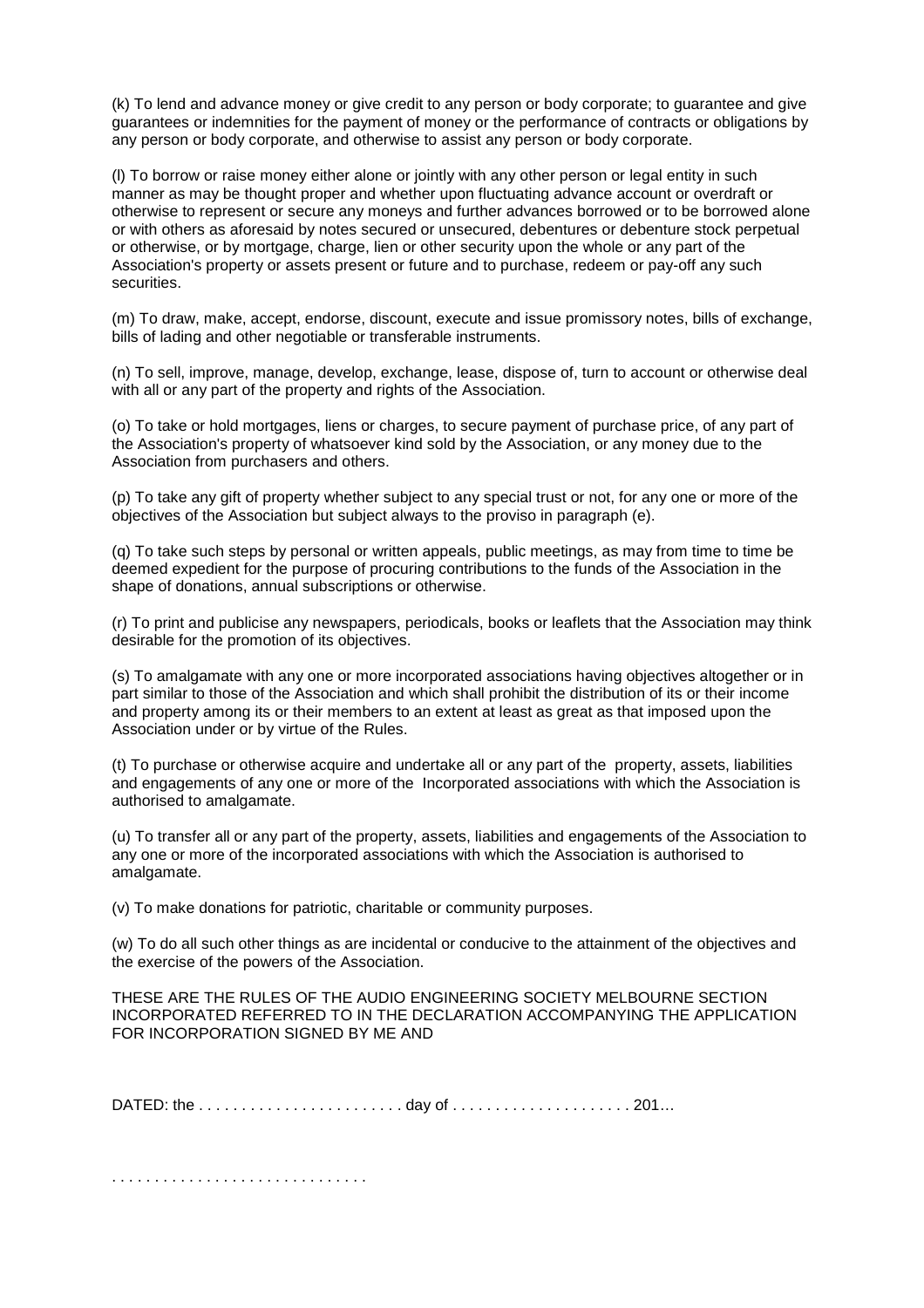# Schedule 3 Rules for an incorporated association

**1.**

The name of the incorporated association is the AUDIO ENGINEERING SOCIETY MELBOURNE SECTION INCORPORATED (in these rules called `the Association').

## **2. INTERPRETATION**

(1) In these rules, unless the contrary intention appears:

`Committee' means the Committee of Management' of the Association.

`Financial Year' means the year ending on 30 June.

`General Meeting' means a general meeting of members convened in accordance with Rule 14.

`Member' means a member of the Association in accordance with Rule 5.

`Ordinary Member of the Committee' means a Voting Member of the Committee who is not an officer of the Association under Rule 24.

`The Act' means the Association Incorporation Act 1981.

(2) In these Rules a reference to the Secretary of an Association is a reference:

(a) where a person holds office under these Rules as Secretary of the Association to that person; and

(b) in any other case, to the Public Officer of the Association.

(3) Words or expressions contained in these rules shall be interpreted in accordance with the provisions of The Acts Interpretation Act 1984 and the Act as in force from time to time.

## **3. ALTERATION OF RULES AND STATEMENT OF PURPOSE**

These rules and the Statement of Purpose of the Association shall not be altered except in accordance with The Act.

## **4. APPLICATION FOR MEMBERSHIP**

(1) A natural person who is nominated and approved for membership as provided in these rules is eligible to be a Member of the Association under these rules.

(2) A person who is not a Member of the Association at the time of the incorporation (or who was such a Member at the time but has ceased to be a Member) shall not be admitted to membership:

(a) unless he is nominated as provided in sub-clause (3); and

(b) his admission as a Member is approved by the Committee.

(3) A nomination of a person for membership of the Association:

(a) shall be made in writing in the form set out in Appendix 1; or

(b) submitted by an authenticated electronic transaction which the Association may facilitate; and

(c) shall be lodged with the Secretary of the Association.

(4) As soon as practicable after the receipt of a nomination, the Secretary shall refer the nomination to the Committee.

(5) Upon a nomination being referred to the Committee, the Committee shall determine whether to approve or to reject the nomination.

(6) Upon a nomination being approved by the Committee, the Secretary shall, with as little delay as possible, notify the nominee in writing that he is approved for membership of the Association.

(7) The Secretary shall enter the nominee's name in the register of Members kept by him and, upon the name being so entered the nominee becomes a Member of the Association.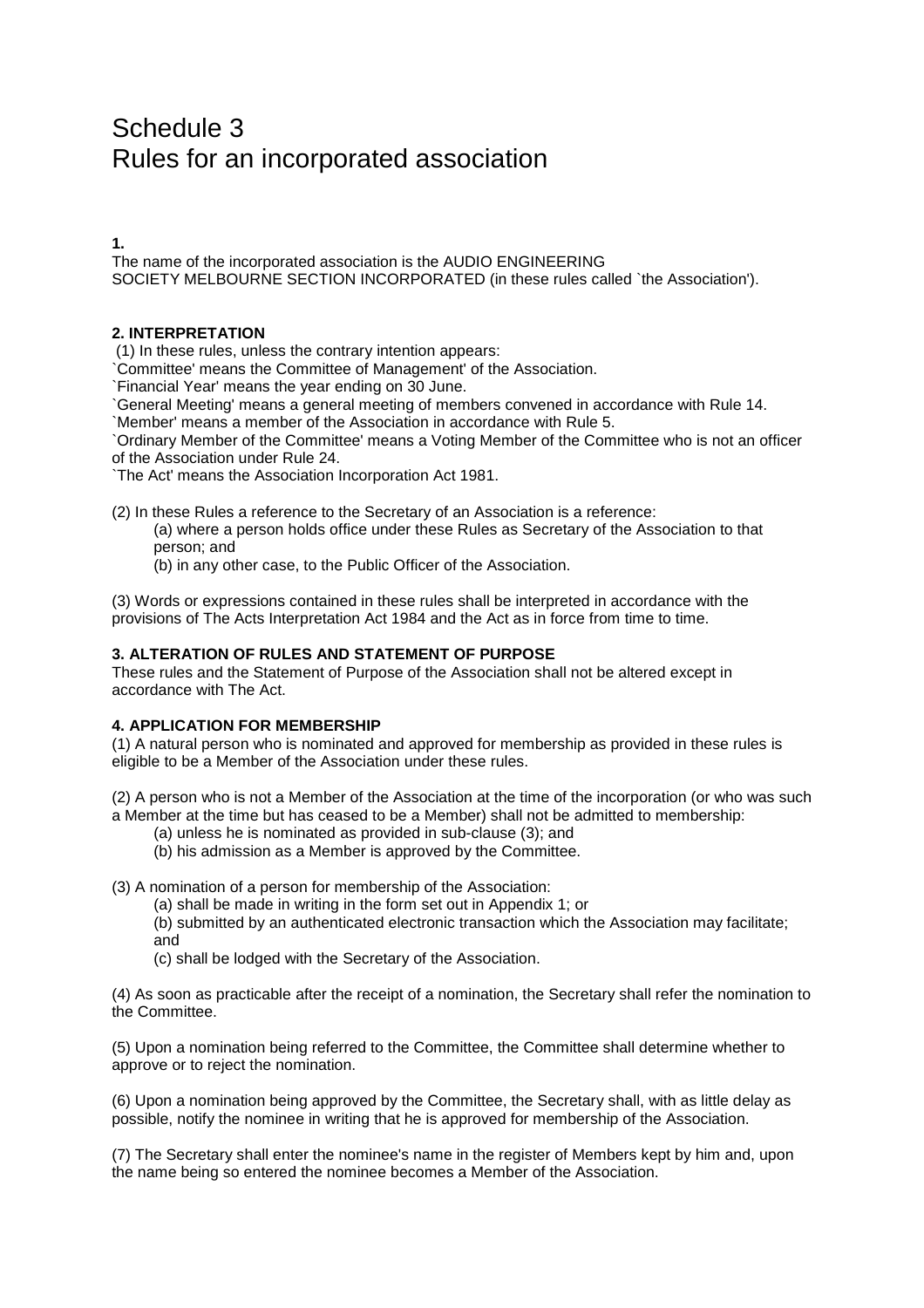(8) A right, privilege, or obligation of a person by reason of his membership of the Association: (a) is not capable of being transferred or transmitted to another person; and

(b) terminates upon the cessation of his membership whether by death or resignation or otherwise.

## **5. MEMBERSHIP**

(a) All Members must apply and be accepted as Members of the Audio Engineering Society, Inc. New York, United States of America, before being accepted as Members of the Association.

(b) Members must complete the Membership form attached in Appendix 1 and be accepted by the AUDIO ENGINEERING SOCIETY MELBOURNE SECTION INCORPORATED.

(c) Members must satisfy the requirements specified in Article III, Section 1 of the By-Laws of the Audio Engineering Society, Inc. New York, United States of America.

(d) Membership shall be comprised of the following:

(i) Voting Members

May be either an "Honorary Member", "Fellow", or "Member" as defined by Article III, Section 2(a), (b) and (c) of the By-Laws of the Audio Engineering society, Inc. New York, United States of America.

(ii) Associate Members

A person defined as an "Associate Member" pursuant to Article III, Section 2(d) of the By-Laws of the Audio Engineering Society, Inc. New York, United States of America.

(iii) Student Members

A person defined as a "Student Member" pursuant to Article III, Section 2(e) of the By-Laws of the Audio Engineering Society, Inc. New York, United States of America.

## **6. ENTRANCE FEE AND ANNUAL SUBSCRIPTION**

There shall be no entrance fee and no annual subscription.

#### **7. REGISTER OF MEMBERS**

The Secretary shall keep and maintain a register of Members in which shall be entered the full name, address and date of entry of the name of each Member and the register shall be available for inspection by Members at the address of the Public Officer.

#### **8. DISPUTES AND MEDIATION**

(1) The grievance procedure set out in this rule applies to disputes under these Rules between -

- (a) a member and another member; or
- (b) a member and the Association.

(2) The parties to the dispute must meet and discuss the matter in dispute, and, if possible, resolve the dispute within 14 days after the dispute comes to the attention of all of the parties.

(3) If the parties are unable to resolve the dispute at the meeting, or if a party fails to attend that meeting, then the parties must, within 10 days, hold a meeting in the presence of a mediator.

- (4) The mediator must be
	- (a) a person chosen by agreement between the parties; or
	- (b) in the absence of agreement -

(i) in the case of a dispute between a member and another member, a person appointed by the committee of the Association;

or

(ii) in the case of a dispute between a member and the Association, a person who is a mediator appointed or employed by the Dispute Settlement Centre of Victoria (Department of Justice).

- (5) A member of the Association can be a mediator.
- (6) The mediator cannot be a member who is a party to the dispute.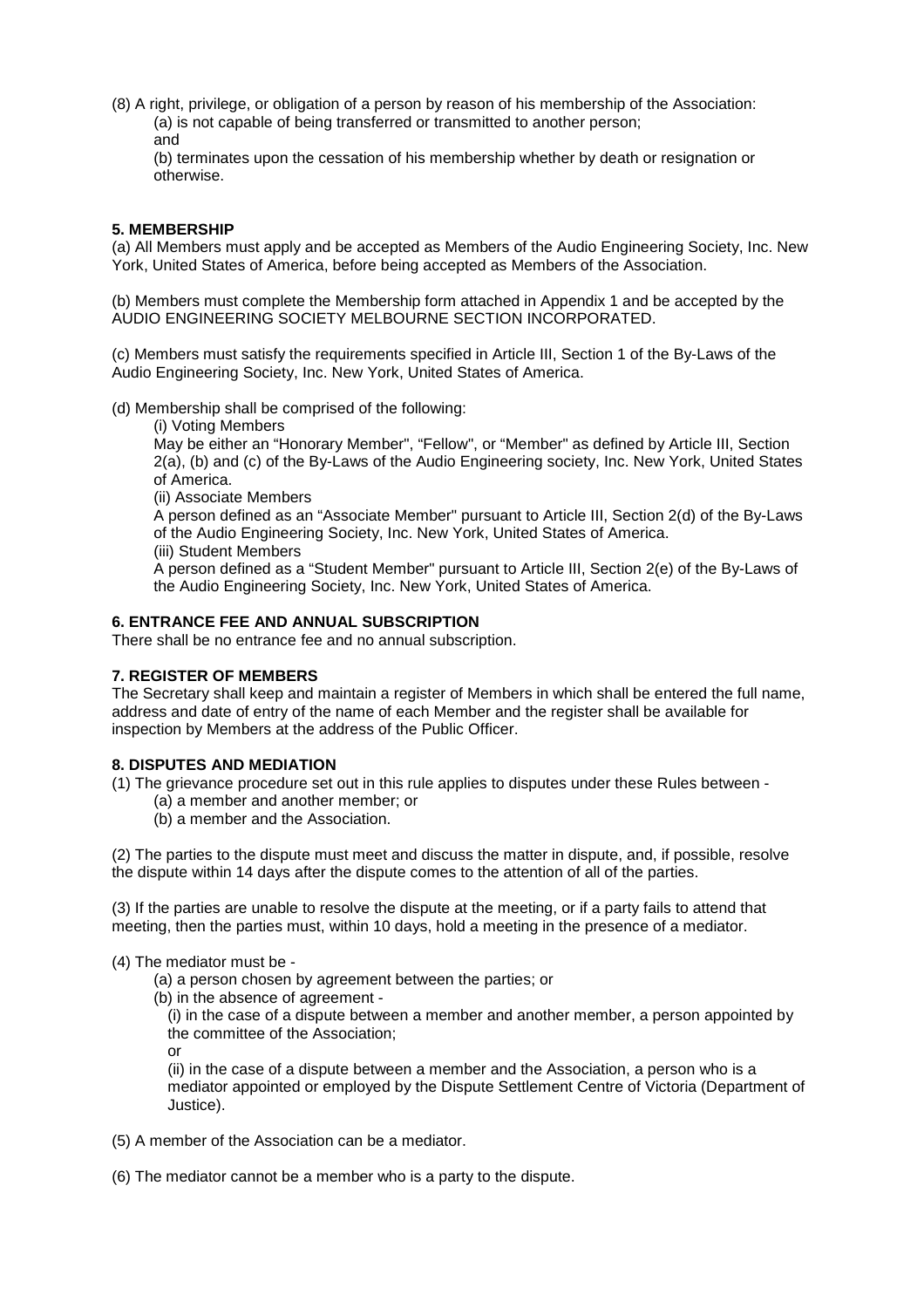- (7) The parties to the dispute must, in good faith, attempt to settle the dispute by mediation.
- (8) The mediator, in conducting the mediation, must
	- (a) give the parties to the mediation process every opportunity to be heard; and
	- (b) allow due consideration by all parties of any written statement submitted by any party; and (c) ensure that natural justice is accorded to the parties to the dispute throughout the mediation process.
- (9) The mediator must not determine the dispute.

(10) If the mediation process does not result in the dispute being resolved, the parties may seek to resolve the dispute in accordance with the Act or otherwise at law.

#### **9. RESIGNATION AND EXPULSION OF MEMBERS**

(1) A member of the Association may resign from the Association by first giving one month's notice in writing to the Secretary of his intention to resign and upon expiration of that period of notice, the Member shall cease to be a Member.

(2) Upon the expiration of a notice given under sub-clause (1), the Secretary shall make in the register of Members an entry recording the date on which the Member by whom the notice was given, ceased to be a Member.

#### **10.**

- (1) Subject to these rules, the Committee may by resolution:
	- (a) expel a Member from the Association;
	- (b) suspend the Member from membership of the Association for a specified period; or
	- (c) fine a Member in accordance with The Regulations if the Committee
	- is of the opinion that the Member:
		- (i) has refused or neglected to comply with these rules; or
		- (ii) has been guilty of conduct unbecoming a Member or prejudicial to the interests of the Association.
- (2) A resolution of the Committee under sub-clause (1):
	- (a) does not take effect unless the Committee, at a meeting held not earlier than fourteen and not later than twenty-eight days after the service on the Member of a notice under sub-clause (3) confirms the resolution in accordance with this clause;
	- and
	- (b) where the member exercises a right of appeal to the Association under this clause does not take effect unless the Association confirms the resolution in accordance with this clause.
- (3) Where the Committee passes a resolution under sub-clause (1), the Secretary shall, as soon as practicable, cause to be served on the Member a notice in writing:
	- (a) Setting out the resolution of the Committee and the grounds on which it is based;
	- (b) stating that the Member may address the Committee at a meeting to be held not earlier than
	- fourteen and not later than twenty-eight days after the service of the notice;
	- (c) stating the date, place and time of that meeting;
	- (d) informing the Member that he may do one or more of the following::
		- (i) Attend that meeting;

(ii) Give to the Committee before the date of that meeting a written statement seeking the revocation of the resolution; and

(iii) Not later than twenty-four hours before the date of the meeting, lodge with the Secretary a notice to the effect that he wishes to appeal to the Association in General Meeting against the Resolution.

#### (4) At a meeting of the Committee held in accordance with sub-clause (2), the Committee:

- (a) shall give to the Member the opportunity to be heard;
- (b) shall give due consideration to any written statement submitted by the Member; and
- (c) shall by resolution determine whether to confirm or to revoke the resolution.

(5) Where the Secretary receives a notice under sub-clause (3), he shall notify the Committee and the Committee shall convene a General Meeting of the Association to be held within twenty-one days after the date on which the Secretary received the notice.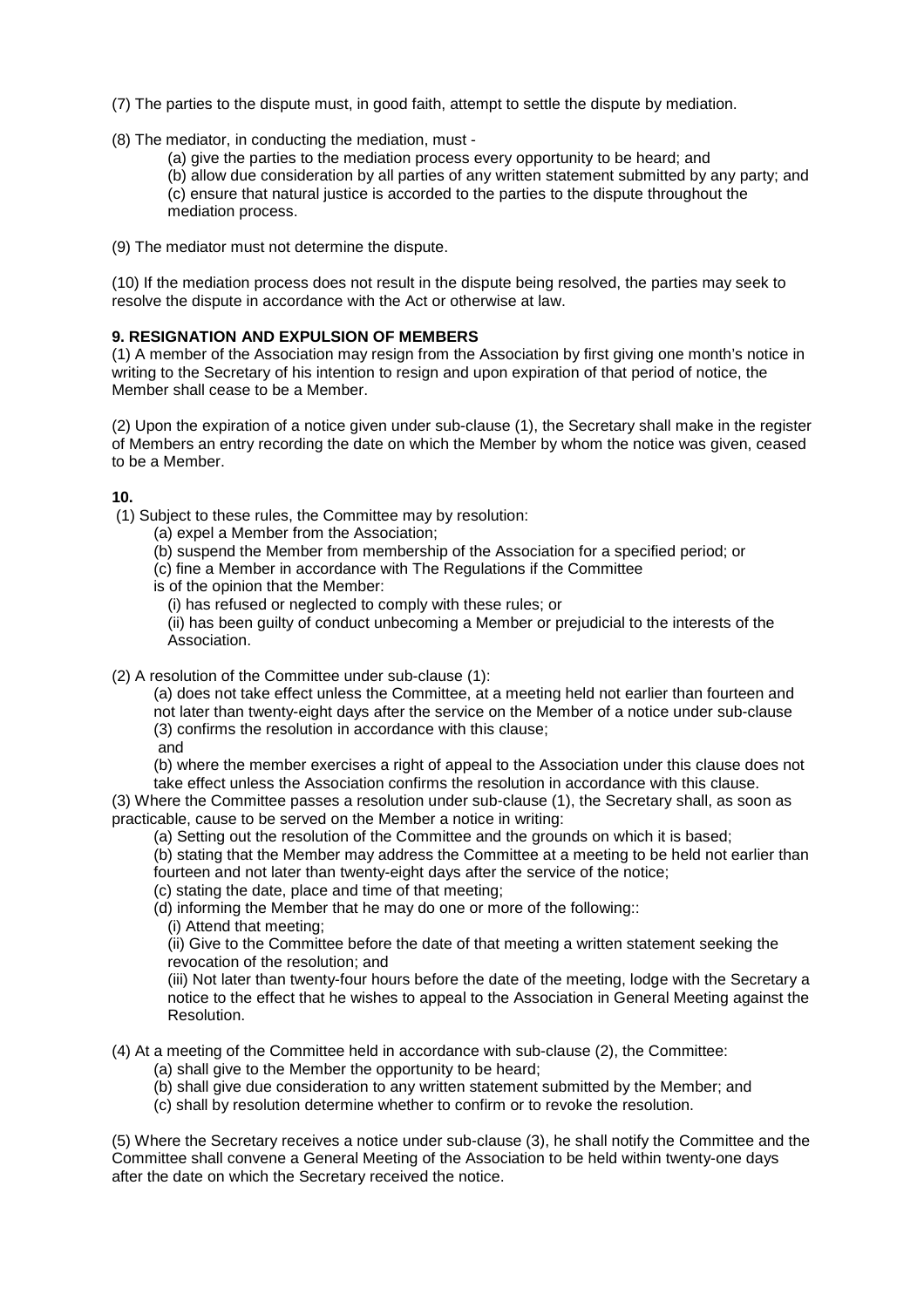(6) At a General Meeting of the Association convened under sub-clause (5):

(a) no business other than the question of the appeal shall be transacted;

(b) the Committee may place before the meeting details of the grounds for the resolution and the reasons for passing the resolution;

(c) the Member shall be given an opportunity to be heard; and

(d) the Members present shall vote by secret ballot of the question whether the resolution should be confirmed or revoked.

(7) If at the General Meeting:

(a) ten Members vote in person or by proxy in favour of the confirmation of the resolution, the resolution is confirmed; and

(b) in any other case, the resolution is revoked.

#### **11. ANNUAL GENERAL MEETING**

(1) The Association shall in each calendar year convene an Annual General Meeting of its' Members.

(2) The Annual General Meeting shall be held on such day as the Committee determines during July, August and September of each year.

(3) The Annual General Meeting shall be specified as such in the notice convening it.

(4) The ordinary business of the Annual General Meeting shall be:

(a) to confirm the minutes of the last preceding Annual General Meeting and of any General Meeting held since that meeting;

(b) to receive from the Committee reports upon the transactions of the

Association during the last preceding financial year;

(c) to elect officers of the Association and the ordinary Members of the Committee; and

(d) to receive and consider the statement submitted by the Association in accordance with section 30 (3) of The Act.

(5) The Annual General Meeting may transact special business of which notice is given in accordance with these rules

(6) The Annual General Meeting shall be in addition to any other General Meetings that may be held in the same year.

## **12. SPECIAL GENERAL MEETINGS**

All General Meetings other than the Annual General Meeting shall be called Special General Meetings.

**13.** 

(1) The Committee may, whenever it thinks fit, convene a Special General Meeting of the Association and where, but for this sub-clause, more than fifteen months would lapse between Annual General Meetings, shall convene a Special General Meeting before the expiration of that period.

(2) The Committee shall, on the requisition in writing of a quorum, convene a Special General Meeting of the Association.

(3) The requisition for a Special General Meeting shall state the objects of the meeting and shall be signed by the Voting Members making the requisition and be sent to the address of the Secretary and may consist of several documents in a like form, each signed by one or more of the Voting Members making the requisition.

(4) If the Committee does not cause a Special General Meeting to be held within one month after the date which the requisition is sent to the address of the Secretary, the Voting Members making the requisition, or any of them, may convene a Special General Meeting to be held not later than three months after that date.

(5) A Special General Meeting convened by Voting Members in pursuance of these rules shall be convened in the same manner as nearly as possible as that in which those meetings are convened by the Committee and all reasonable expenses incurred in convening the meeting shall be refunded by the Association to the persons incurring the expenses.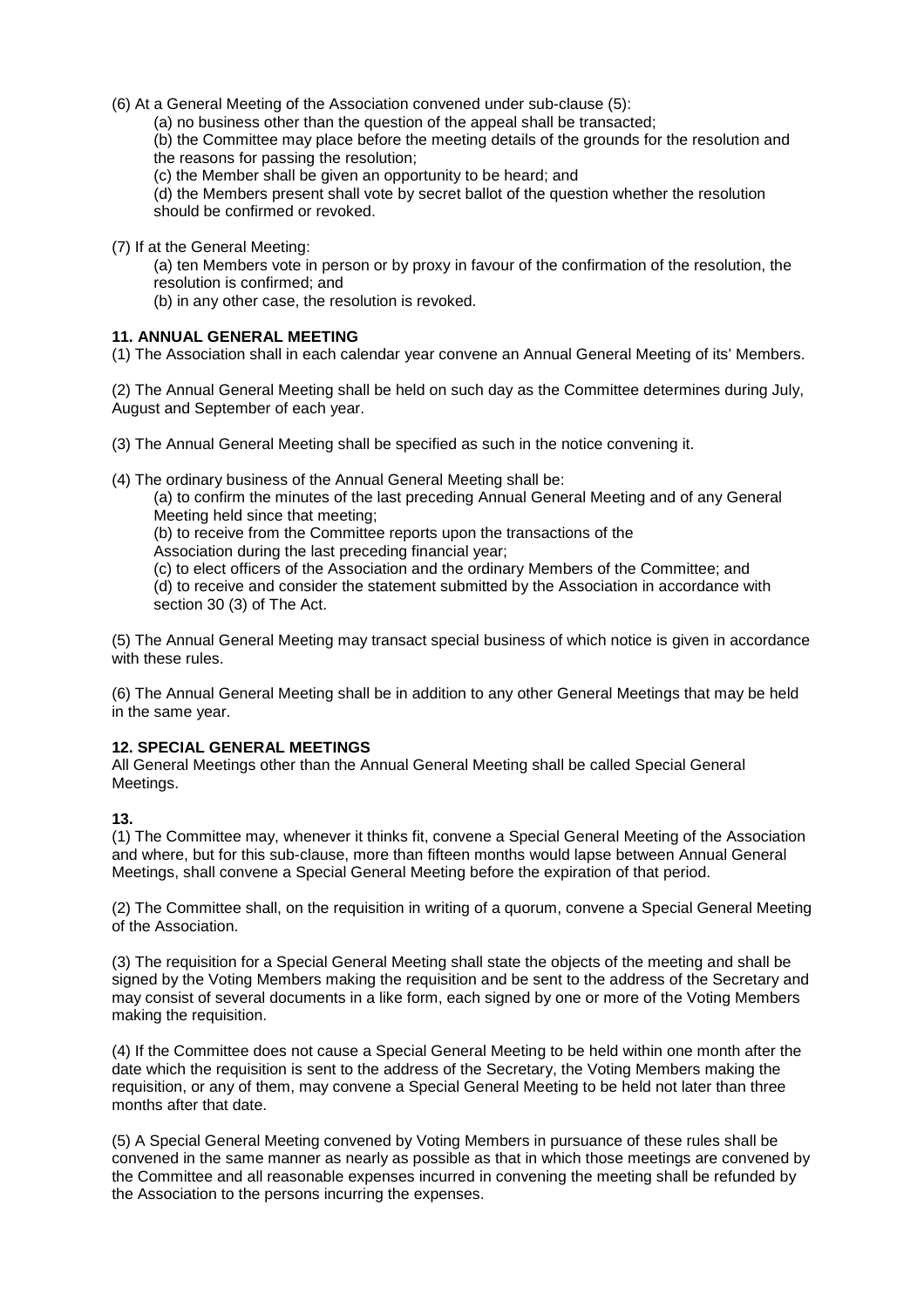#### (6) Special business

All business that is conducted at a special general meeting and all business that is conducted at the annual general meeting, except for business conducted under the rules as ordinary business of the annual general meeting, is deemed to be special business.

## **14. NOTICE OF MEETING**

(1) The Secretary of the Association shall, at least fourteen days before the date fixed for holding a general meeting of the Association, cause to be sent to each Member of the Association at his address appearing in the register of Members, a notice by pre-paid post, or by electronic mail to members who have agreed to receive official mail by this means, stating the place, date and time of the meeting and the nature of the business to be transacted at the meeting.

(2) No business other than that set out in the notice convening the meeting shall be transacted at the meeting.

(3) A Voting Member desiring to bring any business before a meeting may give notice of that business in writing to the Secretary, who shall include that business in the notice calling the next General Meeting after the receipt of the notice.

#### **15. PROCEEDINGS AT MEETINGS**

(1) All business that is transacted at a Special General Meeting and all business that is transacted at the Annual General Meeting with the exception of that specifically referred to in these rules as being the ordinary business of the Annual General Meeting shall be deemed to be special business.

(2) No item of business shall be transacted at a General Meeting unless a quorum of Voting Members entitled under these rules to vote is present during the time when the meeting is considering that item.

(3) Ten Voting Members personally present (being Members entitled under these rules to vote at a General Meeting) constitutes a quorum for the transaction of the business of a General Meeting. The number of Voting Members constituting a quorum may be increased by the executive Committee with the approval of the voting membership.

(4) If within half an hour after the appointed time for the commencement of a General Meeting, a quorum is not present, the meeting if convened upon the requisition of Voting Members shall be dissolved and in any other case shall stand adjourned to the same day in the next week at the same time and (unless another place is specified by the Chairman at the time of the adjournment or by written notice to Members given before the day to which the meeting is adjourned) at the same place and if at the adjourned meeting the quorum is not present within half an hour after the time appointed for the commencement of the meeting, the Voting Members present (being not less than 5) shall be a quorum.

## **16.**

(1) The Chairman, or in his absence, the Vice Chairman, shall preside at each General Meeting of the Association.

(2) If the Chairman and the Vice-Chairman are absent from a General Meeting, the Committee Members present shall elect one of their number to preside as Chairman at that Meeting.

## **17.**

(1) The Chairman of a General Meeting at which a quorum is present may, with the consent of the meeting, adjourn the meeting from time to time and place to place, but no business shall be transacted at an adjourned meeting other than the business left unfinished at the meeting at which the adjournment took place.

(2) Where a meeting is adjourned for fourteen days or more, a like notice of the adjourned meeting shall be given as in the case of the General Meeting.

(3) Except as provided in sub-clauses (1) and (2), it is not necessary to give notice of an adjournment or of the business to be transacted at an adjourned meeting.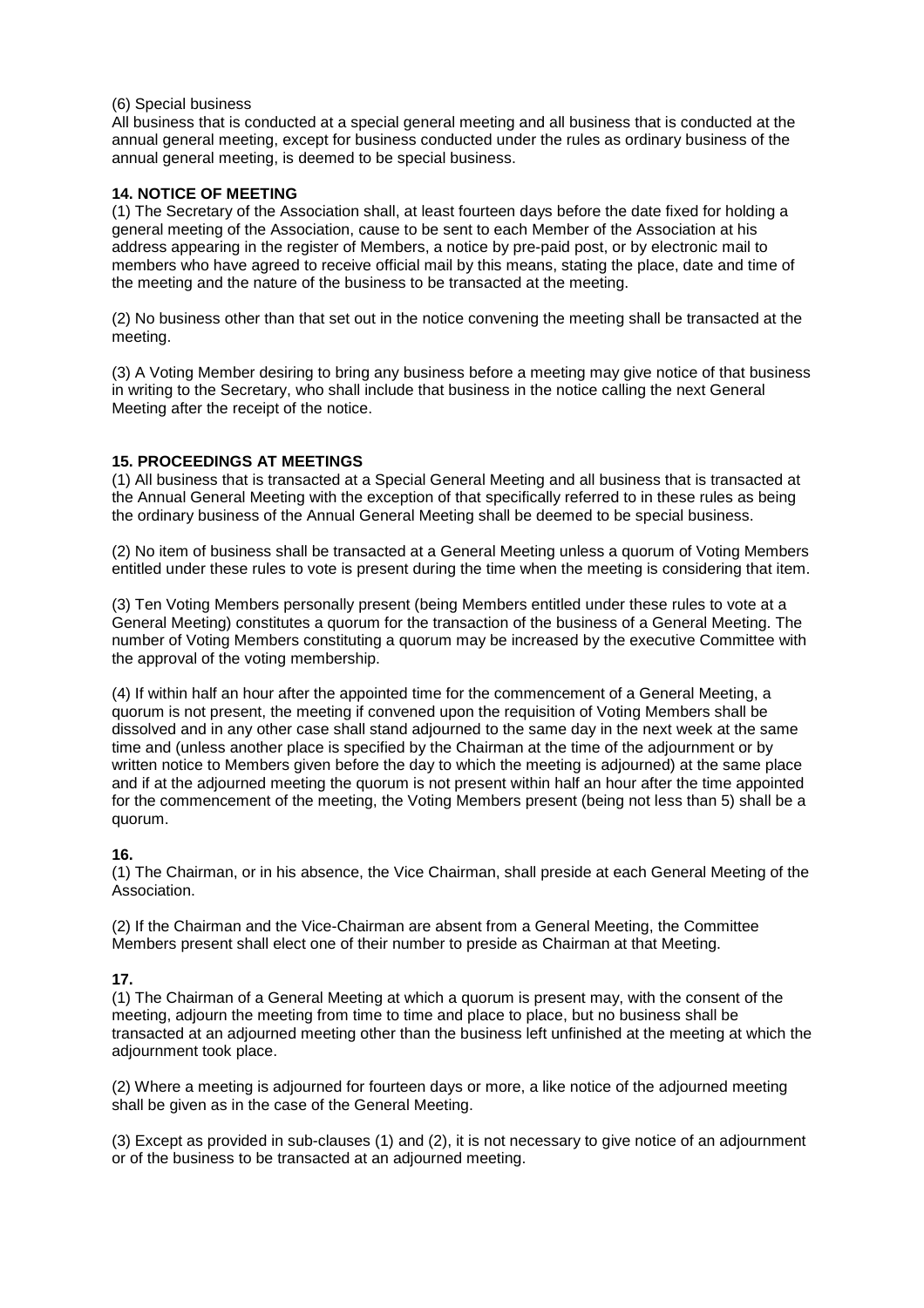## **18.**

A question arising at a General Meeting of the Association shall be determined on a show of hands and unless before or on the declaration of the show of hands a poll is demanded, a declaration by the Chairman that a resolution has, on a show of hands, been carried or carried unanimously or carried by a particular majority or lost, an entry to that effect in the Minute Book of the Association is evidence of the fact, without proof of the number or proportion of the votes recorded in favour of, or against, that resolution.

**19.** 

(1) Upon any question arising at a General Meeting of the Association, a Voting Member has one vote only.

(2) All votes shall be given personally or by proxy.

(3) In the case of an equality of voting on a question, the Chairman of the meeting is entitled to exercise a second or casting vote.

## **20.**

(1) If at a meeting a poll on any question is demanded by no less than three voting Members, it shall be taken at that meeting in such manner as the Chairman may direct and the resolution of the poll shall be deemed to be a resolution of the meeting on that question.

(2) A poll that is demanded on the election of a Chairman or on a question of an adjournment shall be taken forthwith and a poll that is deemed on any other question shall be taken at such time before the close of the meeting as the Chairman may direct.

(3) Manner of determining whether resolution carried

If a question arising at a general meeting of the Association is determined on a show of hands—

(a) a declaration by the Chairperson that a resolution has been—

(i) carried; or (ii) carried unanimously; or (iii) carried by a particular majority; or

(iv) lost;

and

(b) an entry to that effect in the minute book of the Association is evidence of the fact, without proof of the number or proportion of the votes recorded in favour of, or against, that resolution.

#### **21.**

A voting member is not entitled to vote at any General Meeting unless all monies due and payable by him to the Association have been paid.

#### **22.**

(1) Each Voting Member shall be entitled to appoint another Member as his proxy by notice given to the Secretary up to but no later than the commencement time of the meeting in respect of which the proxy is appointed.

(2) The notice appointing the proxy shall be in the form set out in Appendix 2.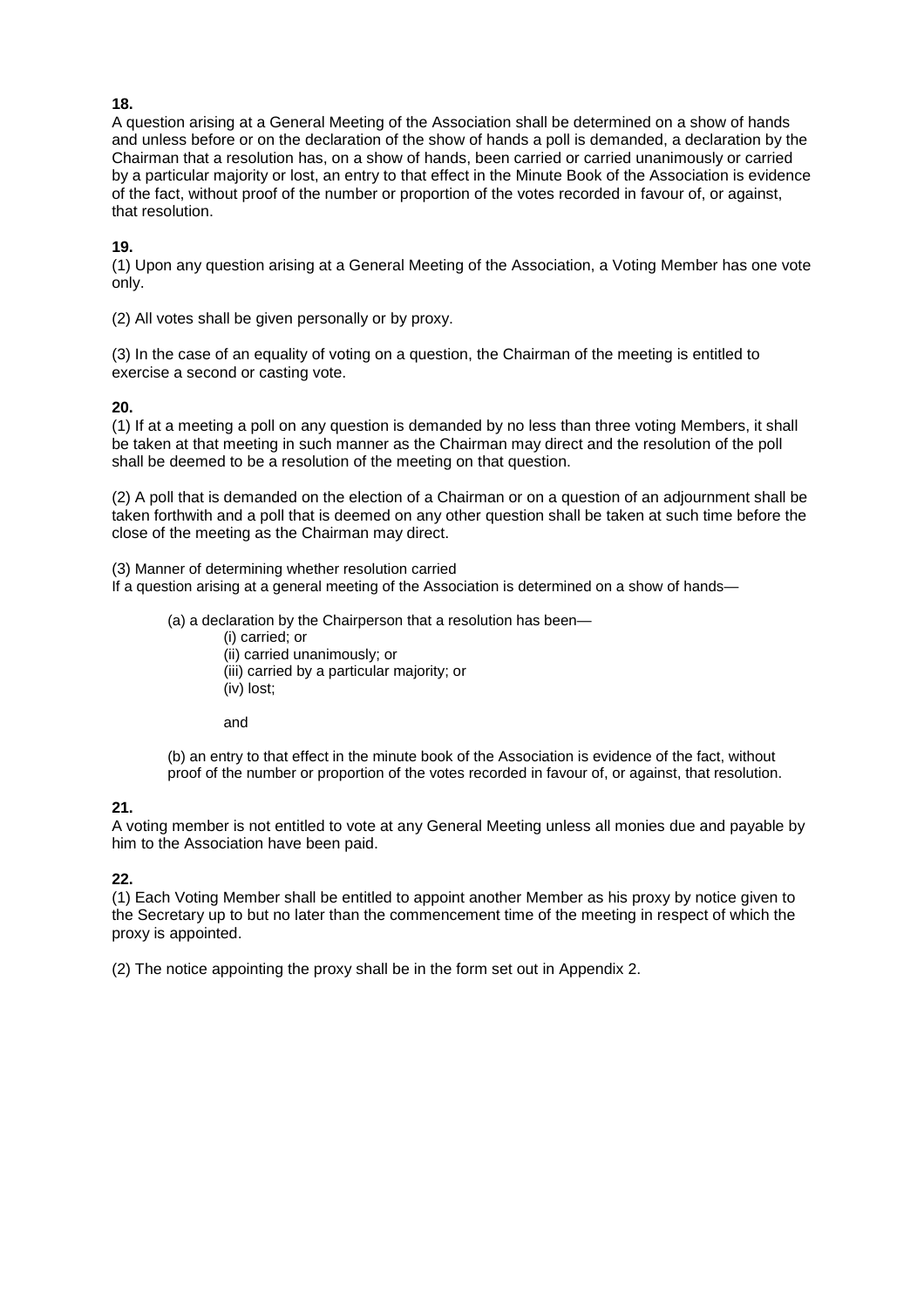## **23. EXECUTIVE COMMITTEE**

(1) The affairs of the Association shall be managed by an Executive Committee constituted as provided in Rule 24.

(2) The Committee:

(a) shall control and manage the business and affairs of the Association;

(b) may, subject to these rules, The Regulations and The Act, exercise all such powers and functions as may be exercised by the Association other than those powers and functions that are required by these rules to be exercised by General Meetings of the Members of the Association;

And

(c) subject to these rules, The Regulations and The Act, has power to perform all such acts and things as appear to the Committee to be essential for the proper management of the business and affairs of the Association.

## **24.**

(1) The officers of the Association shall be:

- (a) A Chairman;
- (b) A Vice-Chairman;
- (c) A Treasurer;
- (d) A Secretary.

The officers of the Association shall be Voting Members.

(2) The offices of Secretary and Treasurer may be combined into one office at the discretion of the Association.

(3) The provisions of Rule 26 so far as they are applicable and with the necessary modifications, apply to and in relation to the election of persons to any of the offices mentioned in sub-clause (1).

(4) Each officer of the Association shall hold office until the Annual General Meeting next after the date of his election.

(5) No officer of the Executive Committee, except the Secretary and Treasurer, shall be eligible to succeed himself in office, nor shall he qualify for the same office for more than two complete terms in succession.

(6) In the event of a casual vacancy in any office referred to in sub-clause (1), the Committee shall appoint one of its Voting Members to the vacant office and the Voting Member so appointed may continue up to and including the conclusion of the Annual general Meeting following the date of his appointment.

## **25.**

(1) Subject to section 23 of The Act, the Committee shall consist of:

(a) the officers of the Association; and

(b) six ordinary Members { each of whom shall be elected at the Annual General Meeting of the Association in each year.

(2) Each Ordinary Member of the Committee shall, subject to these rules, hold office for one year until the Annual General Meeting next after the date of his election.

(3) In the event of a casual vacancy occurring in the office of an ordinary Member of the Committee, the Committee may appoint a Voting Member of the Association to fill the vacancy and the Member so appointed shall hold office subject to these rules, until the conclusion of the Annual General Meeting next following the date of his appointment.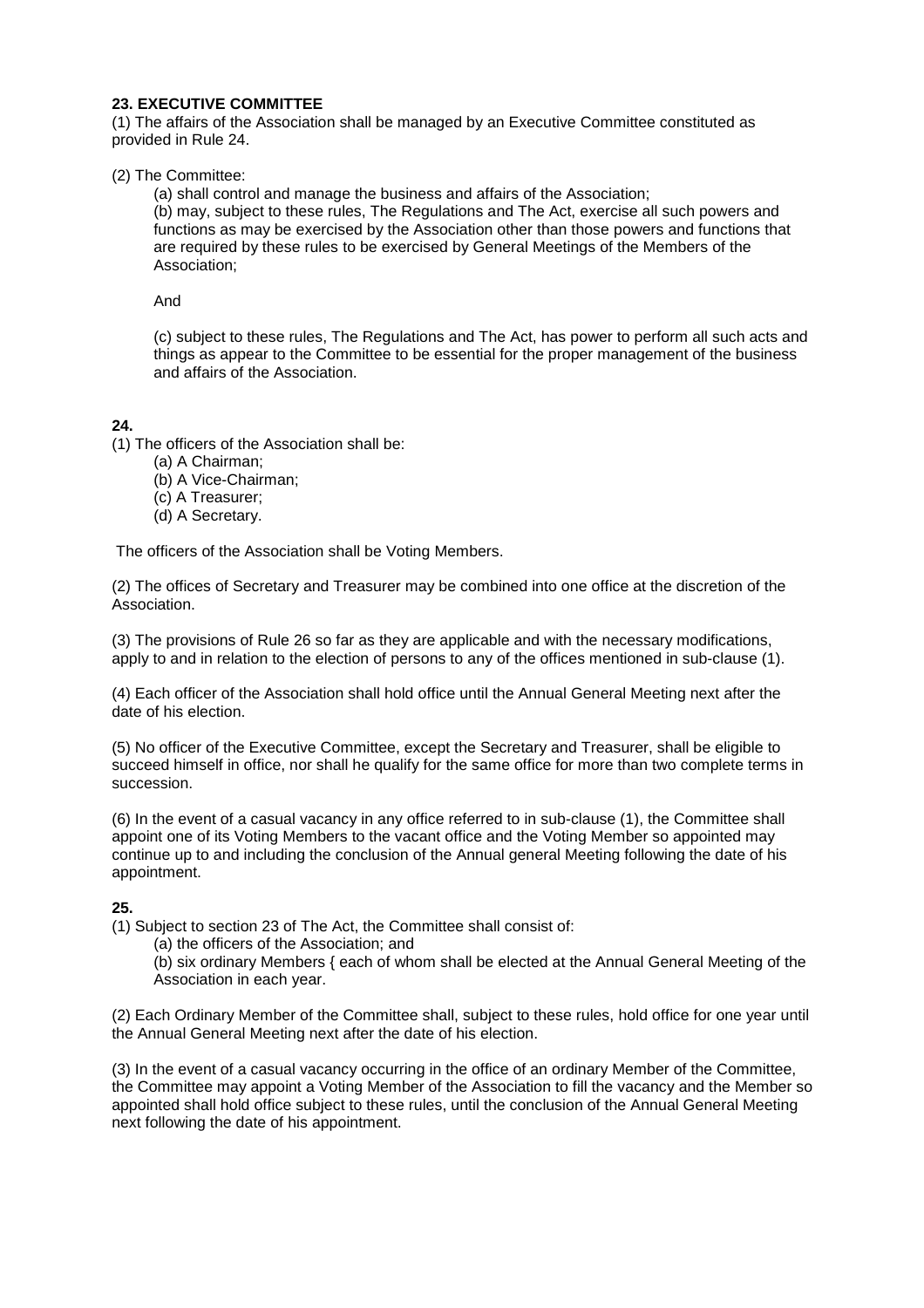## **26. ELECTION OF OFFICERS AND VACANCY**

(1) Nominations of candidates for election as officers of the Association or as Ordinary Members of the Committee:

(a) shall be made in writing, signed by two members of the Association

and accompanied by the written consent of the candidate (which may be endorsed on the form of the nomination); and

(b) shall be delivered to the Secretary of the Association;

(c) may be announced in the Notice of the Annual general Meeting of the Association;

(d) may also be made from the floor at the Annual General Meeting of the Association.

(2)

(a) The election may be conducted at the Annual General Meeting of the association provided a quorum is present;

(b) if a quorum is not present at the Annual General Meeting or if the Executive Committee of the Association so orders a letter ballot may be taken. If a Letter Ballot is taken, an Election Committee, duly appointed by the Chairman of the Association shall tally the votes and a report must be made to the Secretary. A majority of the votes cast is necessary for the election of officers of the Association and ordinary Members of the Committee.

(3) If insufficient nominations are received to fill all vacancies on the Committee, the candidates nominated shall be deemed to be elected and further nominations shall be received at the Annual General Meeting.

(4) If the number of nominations received is equal to the number of vacancies to be filled, the persons nominated shall be deemed to be elected.

(5) If the number of nominations exceeds the number of vacancies to be filled, a ballot shall be held.

(6) The ballot for the election of officers and ordinary Members of the Committee shall be conducted at the Annual General Meeting in such usual and proper manner as the Committee may direct.

(7) A nomination of a candidate for election under this clause is not valid if that candidate has been nominated for another office for election at the same election.

(8) Upon petition of the Executive Committee, signed by a minimum of ten Members of the Association recommendations may be made for a change in the Executive Committee of the Association. The Executive Committee shall call a Special General Meeting of the Association for the sole purpose of acting upon such recommendations.

(9) A two-thirds vote of members present at such a Special General Meeting shall be required to declare an office vacated. Similarly, upon a vote of two-thirds the Members present, the vacated office may be filled for the unexpired term.

## **27.**

For the purpose of these rules, the office of an officer of the Association or of an Ordinary Member of the Committee becomes vacant if the officer or Member:

(a) ceases to be a Voting Member of the Association;

(b) becomes an insolvent under administration within the meaning of the companies (Victoria) Code; or

(c) resigns his office by notice in writing given to the Secretary.

#### **28. PROCEEDINGS OF COMMITTEE**

(1) The Committee shall meet at least three times in each year at such place and times as the Committee may determine.

(2) Special meetings of the Committee may be convened by the Chairman or by any four Members of the Committee.

(3) Notice shall be given to the Members of the Committee of any special meeting specifying the general nature of the business to be transacted and no other business shall be transacted at such a meeting.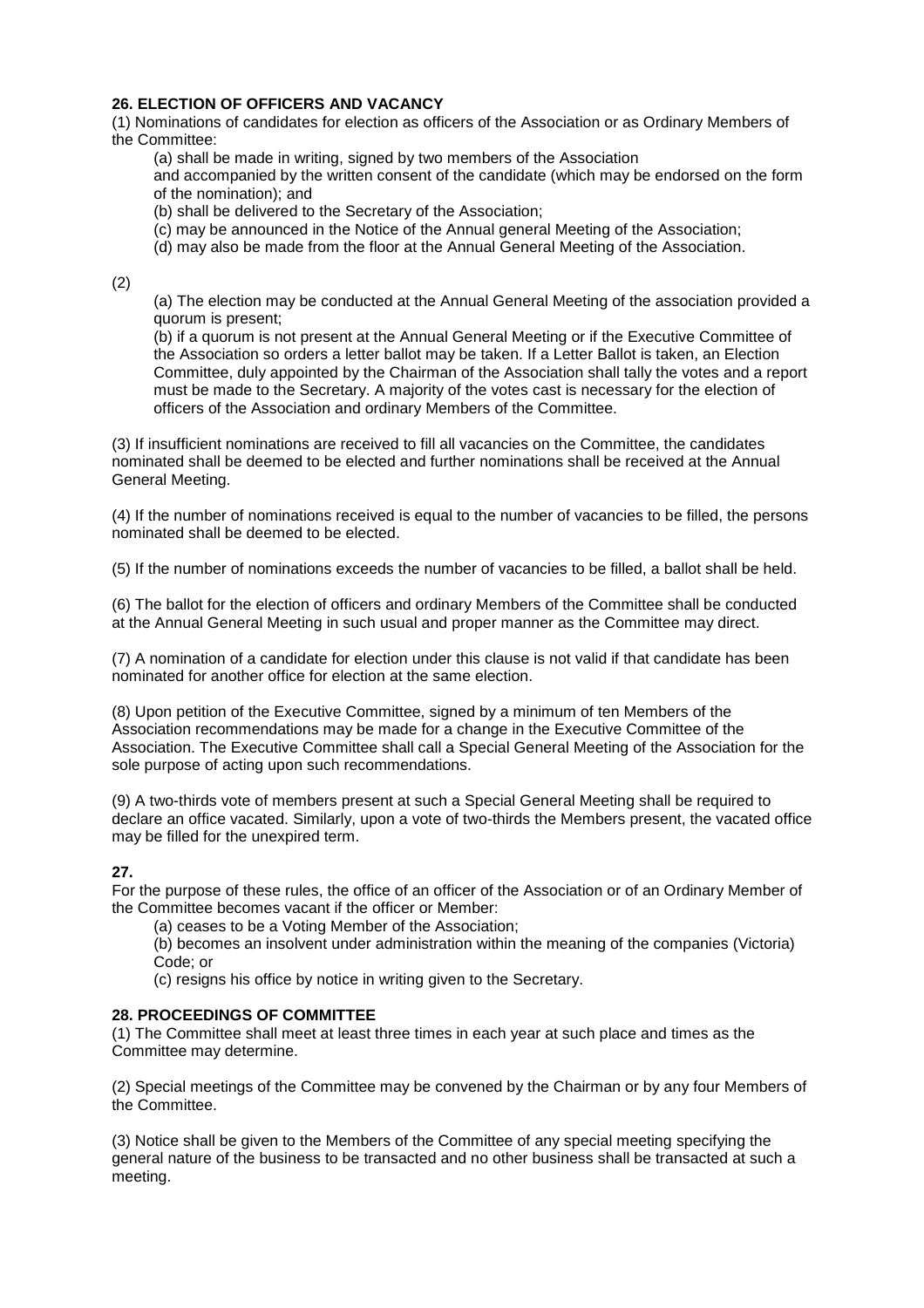(4) Any four Members of the Committee constitute a quorum for the transaction of the business of a meeting of the Committee.

(5) No business shall be transacted unless a quorum is present and if within half an hour of the time appointed for the meeting a quorum is not present the meeting shall stand adjourned to the same place and at the same hour of the same day in the following week unless the meeting was a special meeting in which case it lapses.

(6) At meetings of the Committee:

(a) the Chairman or in his absence the Vice-Chairman shall preside; or

(b) if the Chairman and the Vice-Chairman is absent, such one of the remaining Members of the Committee as may be chosen by the Members present shall preside.

(7) Questions arising at a meeting of the Committee or of any sub-Committee appointed by the Committee shall be determined on a show of hands or, if demanded by a Member, a poll taken in such manner as the person presiding at the meeting may determine.

(8) Each Member present at a meeting of the Committee or of any sub-Committee appointed by the Committee (including the person presiding at the meeting) is entitled to vote and, in the event of an equality of votes on any question, the person presiding may exercise a second or casting vote.

(9) Written notice of each Committee meeting shall be served on each Member of the Committee, by delivering or faxing, or emailing it to him five days before the meeting or by sending it by pre-paid post addressed to him at his usual or last known place of abode at least seven business days before the date of the meeting.

(10) Subject to sub-clause (4) the Committee may act notwithstanding any vacancy on the Committee.

(11)

- (a) Subject to the provisions herein contained, a Member of the Committee shall be entitled to appoint a Voting Member as his proxy by notice given to the Secretary up to but no later than the commencement of the meeting in respect of which the proxy is appointed.
- (b) The notice appointing the proxy shall be on the form set out in Appendix 3

## **29. SECRETARY**

(1) The Secretary of the Association (or if absent any other officer of the Executive Committee or Ordinary Member of the Committee) shall keep minutes of the resolutions and proceedings of each General Meeting and each Committee meeting in books provided for that purpose together with a record of the names of persons present at Committee Meetings.

(2) The Secretary of the Association shall also conduct the correspondence of the Association for the Executive Committee.

#### **30. TREASURER**

- (1) The Treasurer of the Association:
	- (a) shall collect and receive all monies due to the Association and make all payments authorised by the Association; and
	- (b) shall keep correct accounts and books showing the financial affairs of the Association with full details of all receipts and expenditure connected with the activities of the Association.

(2) The accounts and books referred to in sub-clause (1) shall be available for inspection by Members.

## **31. REMOVAL OF MEMBER OF COMMITTEE**

(1) The Association in General Meeting may by resolution remove any Member of the Committee before the expiration of his term of office and appoint another Voting Member in his stead to hold office until the expiration of the term of the first-mentioned Member.

(2) Where the Member to whom a proposed resolution referred to in sub-clause (1) makes representations in writing to the Secretary or Chairman of the Association (not exceeding a reasonable length) and requests that they be notified to the Members of the Association, the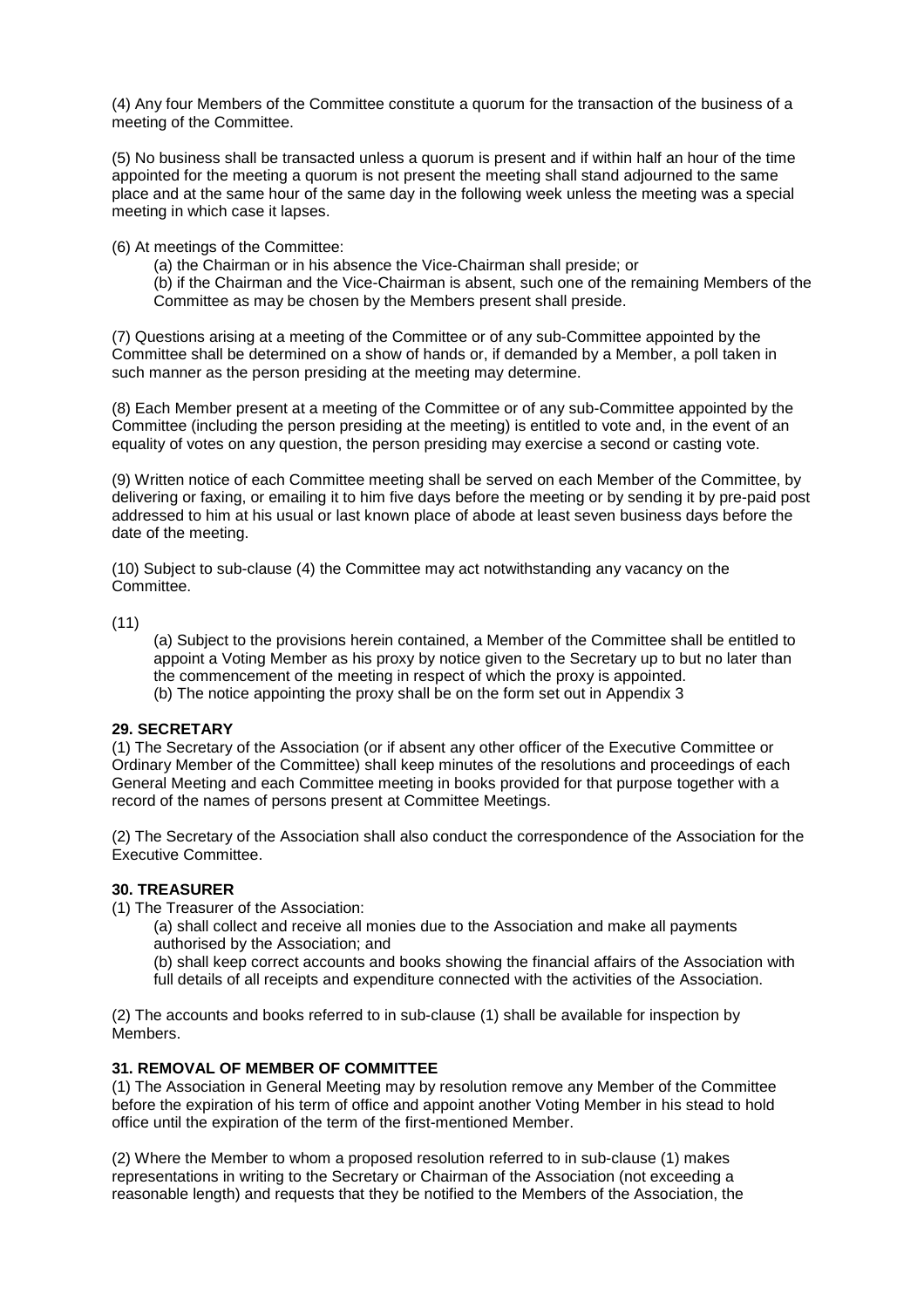Secretary or the Chairman may send a copy of the representations to each Member of the Association or, if they are not sent, the Members shall require that they be read out at the meeting.

## **32. CHEQUES**

All cheques, drafts, bill of exchange, promissory notes and other negotiable instruments shall be signed by two Members of the Committee.

#### **33. SEAL**

(1) The common seal of the Association shall be kept in the custody of the Secretary.

(2) The common seal shall not be affixed to any instrument except by the authority of the Committee and the affixing of the common seal shall be attested by the signatures either of two Members of the Committee or of one Member of the Committee and of the Public Officer of the Association.

#### **34. NOTICES**

(1) A notice may be served by or on behalf of the Association upon any Member either personally or by sending it by post to the Member at his address shown in the Register of Members. This does not preclude the use of electronic mail, to the email address recorded in the Register of Members for routine meeting notices.

(2) Where a document is properly addressed prepaid and posted to a person as a letter, the document shall unless the contrary is proved, be deemed to have been given to the person at the time at which the letter would have been delivered in the ordinary course of post.

(3) A notice may be served by or on behalf of the Association upon any Member by way of facsimile and any such notice shall be deemed to have been given within 5 minutes from the completion of the transmission.

## **35. WINDING UP OR CANCELLATION**

In the event of the winding up or the cancellation of the incorporation of the Association, the assets of the Association must be disposed of in accordance with the provisions of the Act.

#### **36. CUSTODY OF RECORDS**

(1) Except as otherwise stated in these Rules, the Secretary shall keep in his custody or under his control all books, documents and securities of the Association.

(2) All accounts, books, securities and any other relevant documents of the Association must be available for inspection free of charge by any member upon request.

(3) A member may make a copy of any accounts, books, securities and any other relevant documents of the Association.

#### **37. FUNDS**

The funds of the Association shall be derived from donations and such other sources as the Committee determines.

#### **38. ASSETS**

All interests of any Member in the assets belonging to the Association shall ipso facto immediately cease and determine in the event that the membership of such person, corporation, or organisation in the Association shall terminate for any reason. In the event of such termination, such Member shall have no claim on account of such assets against the Association or against the other Members or any of them.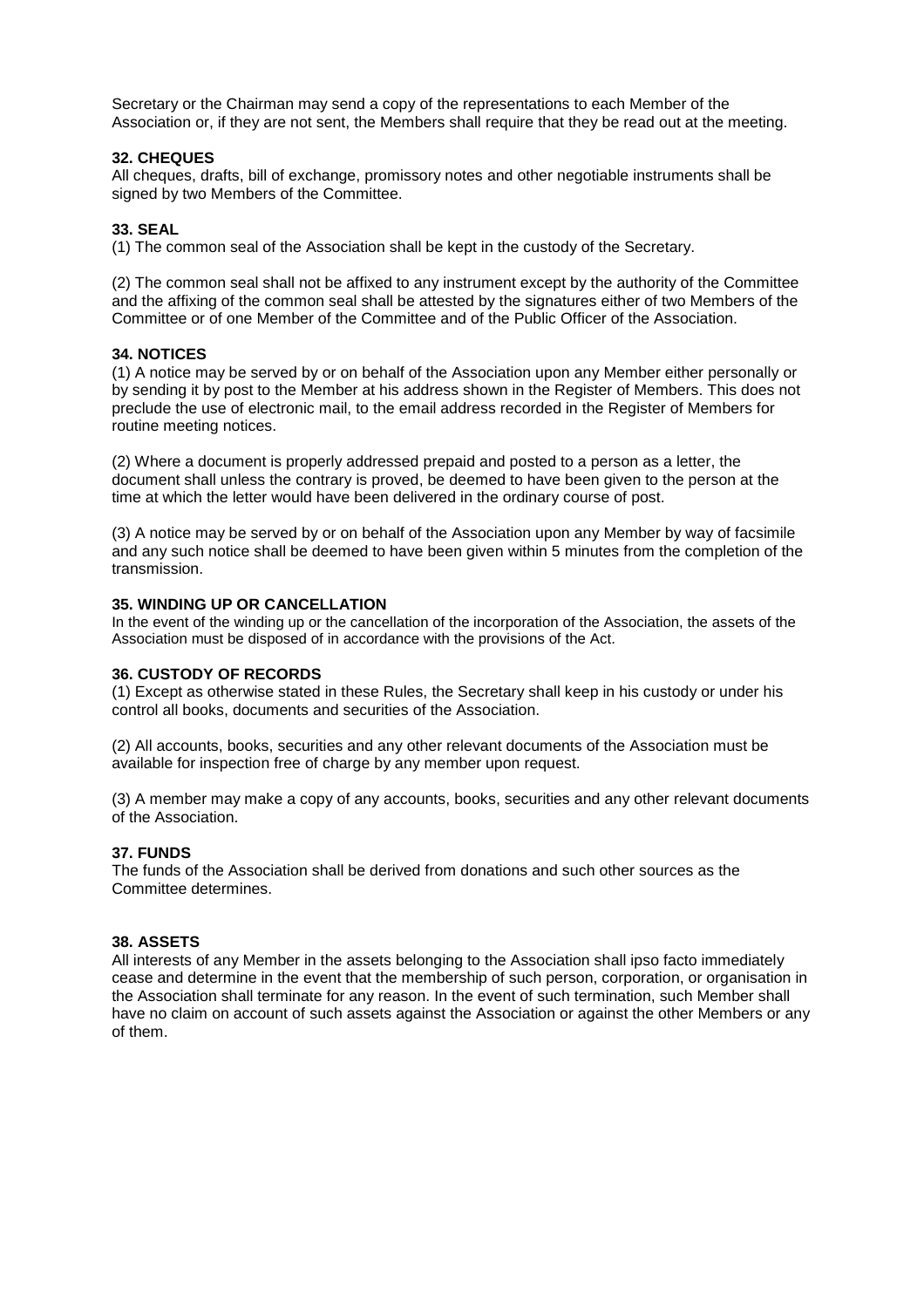| NOMINATION FOR MEMBERSHIP                                                                                                       |
|---------------------------------------------------------------------------------------------------------------------------------|
| The Secretary,<br>Audio Engineering Society Melbourne Section Incorporated,<br>P.O. Box 5266,<br>Wantirna South, Victoria, 3152 |
| PART 1: To be completed by the PROPOSER.                                                                                        |
| $I,$ $\overline{\phantom{a}}$ , of $\overline{\phantom{a}}$                                                                     |
| hereby nominate                                                                                                                 |
| for the Audio Engineering Society Melbourne Section Incorporated.                                                               |
|                                                                                                                                 |
| PART 2: To be completed by TWO VOTING MEMBERS                                                                                   |
| Seconded: Name: Name:                                                                                                           |
| Seconded: Name: Name:                                                                                                           |
| PART 3: To be completed by the NOMINEE                                                                                          |
| $I, \underline{\hspace{1cm}}$ , $o(f, \underline{\hspace{1cm}})$                                                                |
| consent to the above nomination                                                                                                 |
| Signed: Date: Date:                                                                                                             |
|                                                                                                                                 |
| Office Use                                                                                                                      |
| Date Received: Signed: Signed:                                                                                                  |
|                                                                                                                                 |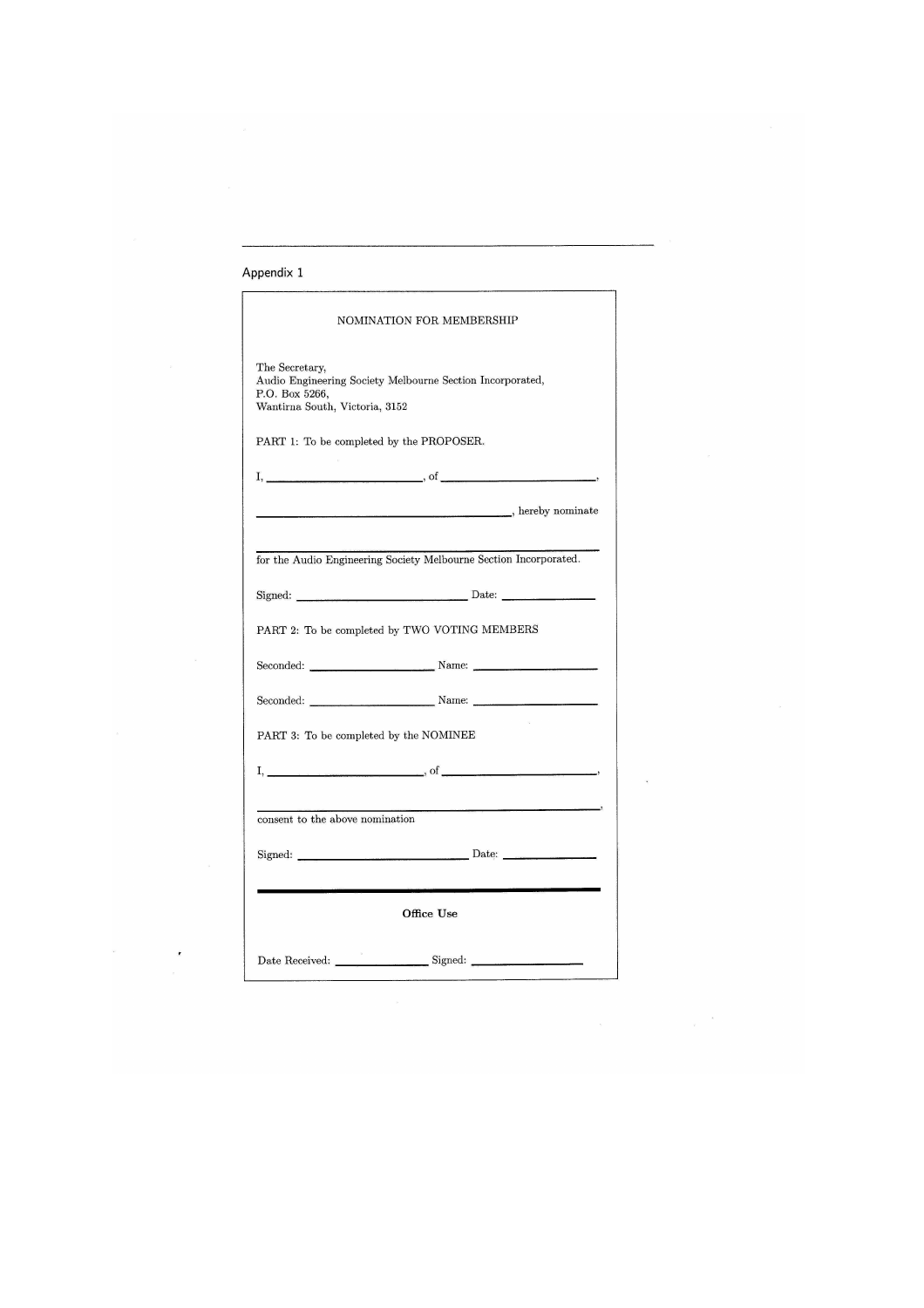# Appendix 2

|                                                                                                                                                                                                                                                                                                                                                        | APPOINTMENT OF PROXY                                                                                                  |
|--------------------------------------------------------------------------------------------------------------------------------------------------------------------------------------------------------------------------------------------------------------------------------------------------------------------------------------------------------|-----------------------------------------------------------------------------------------------------------------------|
|                                                                                                                                                                                                                                                                                                                                                        | Annual General Meeting                                                                                                |
|                                                                                                                                                                                                                                                                                                                                                        |                                                                                                                       |
| The Secretary,                                                                                                                                                                                                                                                                                                                                         |                                                                                                                       |
|                                                                                                                                                                                                                                                                                                                                                        | Audio Engineering Society Melbourne Section Incorporated,                                                             |
| P.O. Box 5266,                                                                                                                                                                                                                                                                                                                                         |                                                                                                                       |
| Wantirna South, Victoria, 3152                                                                                                                                                                                                                                                                                                                         |                                                                                                                       |
|                                                                                                                                                                                                                                                                                                                                                        |                                                                                                                       |
| $\mathbf{I}_{\mathbf{A}}$ and $\mathbf{I}_{\mathbf{A}}$ are all $\mathbf{I}_{\mathbf{A}}$ and $\mathbf{I}_{\mathbf{A}}$ are all $\mathbf{I}_{\mathbf{A}}$ and $\mathbf{I}_{\mathbf{A}}$ are all $\mathbf{I}_{\mathbf{A}}$ and $\mathbf{I}_{\mathbf{A}}$ are all $\mathbf{I}_{\mathbf{A}}$ and $\mathbf{I}_{\mathbf{A}}$ are all $\mathbf{I}_{\mathbf{$ |                                                                                                                       |
|                                                                                                                                                                                                                                                                                                                                                        |                                                                                                                       |
|                                                                                                                                                                                                                                                                                                                                                        |                                                                                                                       |
|                                                                                                                                                                                                                                                                                                                                                        |                                                                                                                       |
| Section Incorporated hereby appoint:                                                                                                                                                                                                                                                                                                                   |                                                                                                                       |
|                                                                                                                                                                                                                                                                                                                                                        |                                                                                                                       |
|                                                                                                                                                                                                                                                                                                                                                        |                                                                                                                       |
|                                                                                                                                                                                                                                                                                                                                                        |                                                                                                                       |
|                                                                                                                                                                                                                                                                                                                                                        |                                                                                                                       |
| Address:                                                                                                                                                                                                                                                                                                                                               |                                                                                                                       |
|                                                                                                                                                                                                                                                                                                                                                        | Address:<br>as my proxy to vote for me at the Annual General Meeting of the Au-                                       |
|                                                                                                                                                                                                                                                                                                                                                        | dio Engineering Society Melbourne Section Incorporated to be held on                                                  |
|                                                                                                                                                                                                                                                                                                                                                        | a poll. and at any adjournment thereof and to demand a poll.                                                          |
|                                                                                                                                                                                                                                                                                                                                                        |                                                                                                                       |
|                                                                                                                                                                                                                                                                                                                                                        |                                                                                                                       |
|                                                                                                                                                                                                                                                                                                                                                        | $20$ .                                                                                                                |
|                                                                                                                                                                                                                                                                                                                                                        |                                                                                                                       |
| Signed:                                                                                                                                                                                                                                                                                                                                                | <u> 1980 - Andrea Andrea Andrea Andrea Andrea Andrea Andrea Andrea Andrea Andrea Andrea Andrea Andrea Andrea Andr</u> |
|                                                                                                                                                                                                                                                                                                                                                        |                                                                                                                       |
|                                                                                                                                                                                                                                                                                                                                                        |                                                                                                                       |
|                                                                                                                                                                                                                                                                                                                                                        | Office Use                                                                                                            |
|                                                                                                                                                                                                                                                                                                                                                        |                                                                                                                       |
|                                                                                                                                                                                                                                                                                                                                                        | Date Received: Signed: Signed:                                                                                        |
|                                                                                                                                                                                                                                                                                                                                                        |                                                                                                                       |